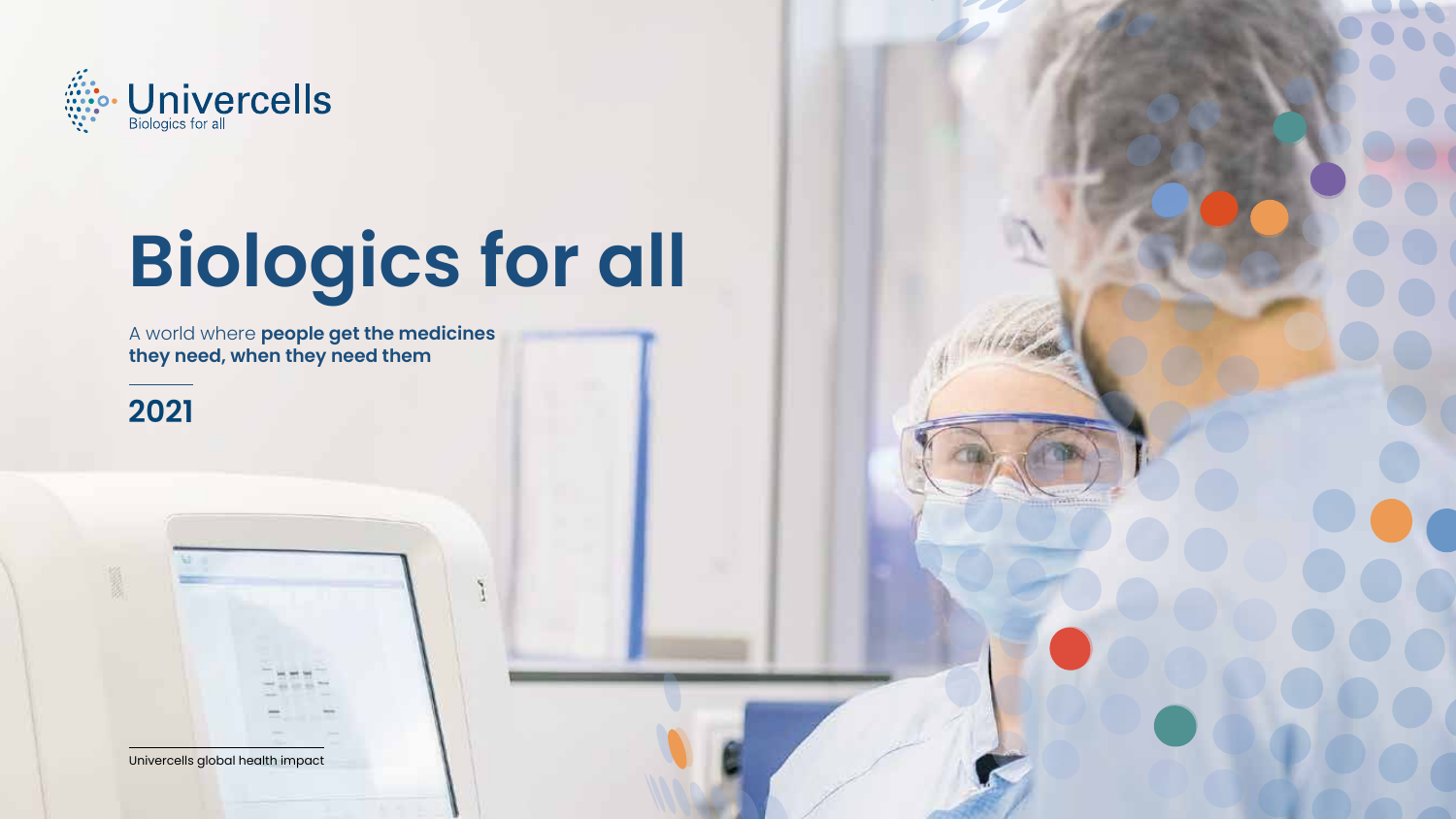# **Biologics**

**DESCRIPTION** 

### **What are biologics**

**Why are biologics important**

In contrast to most drugs that are chemically synthesized, biologics are medical products derived from biological sources. Examples include vaccines, treatments for immune diseases like cancer and many common therapies like hormones and treatments for diabetes.

Biologics represent the cutting-edge of medical research and often are the most effective and sometimes only means to treat or prevent a variety of medical illnesses and conditions.

### **Why are biologics challenging to manufacture**

Biologics are very sensitive to changes in the environment and complicated to manufacture. The process to create them has many steps that need to be duly respected to maintain safety and effectiveness.

Univercells global health impact and the second controlls. All Rights Reserved 2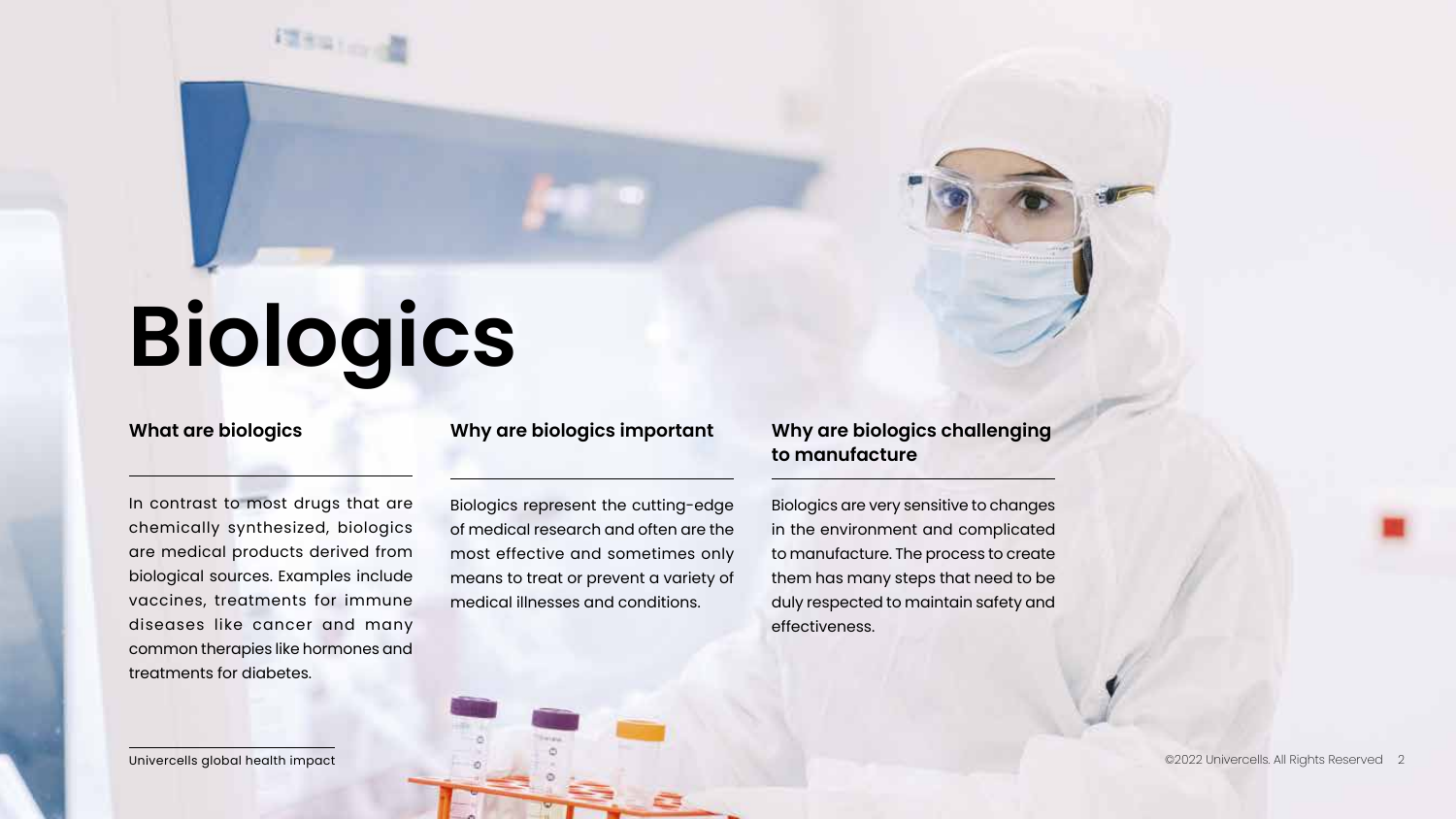Univercells' team is committed to revolutionizing the availability of biologics around the world, making essential medicines affordable to all, in both quality and price. We believe that it's not enough for a drug to simply exist. To change the world, it must be accessible to everyone.

## **Who we are**



### **26** countries using our technology

products made more accessible thanks **<sup>21</sup>** to our expertise in Belgium

new technology platforms **<sup>4</sup>** under development

### Numbers as of 31/12/2021

Univercells global health impact

In my life as a serial entrepreneur, I saw game changing innovations not reach the people that needed them. We founded Univercells with the mission to make biologics available for all - it's a huge challenge - but I remain energised and inspired to solve it with such a great team.

Hugues Bultot, Univercells Group CEO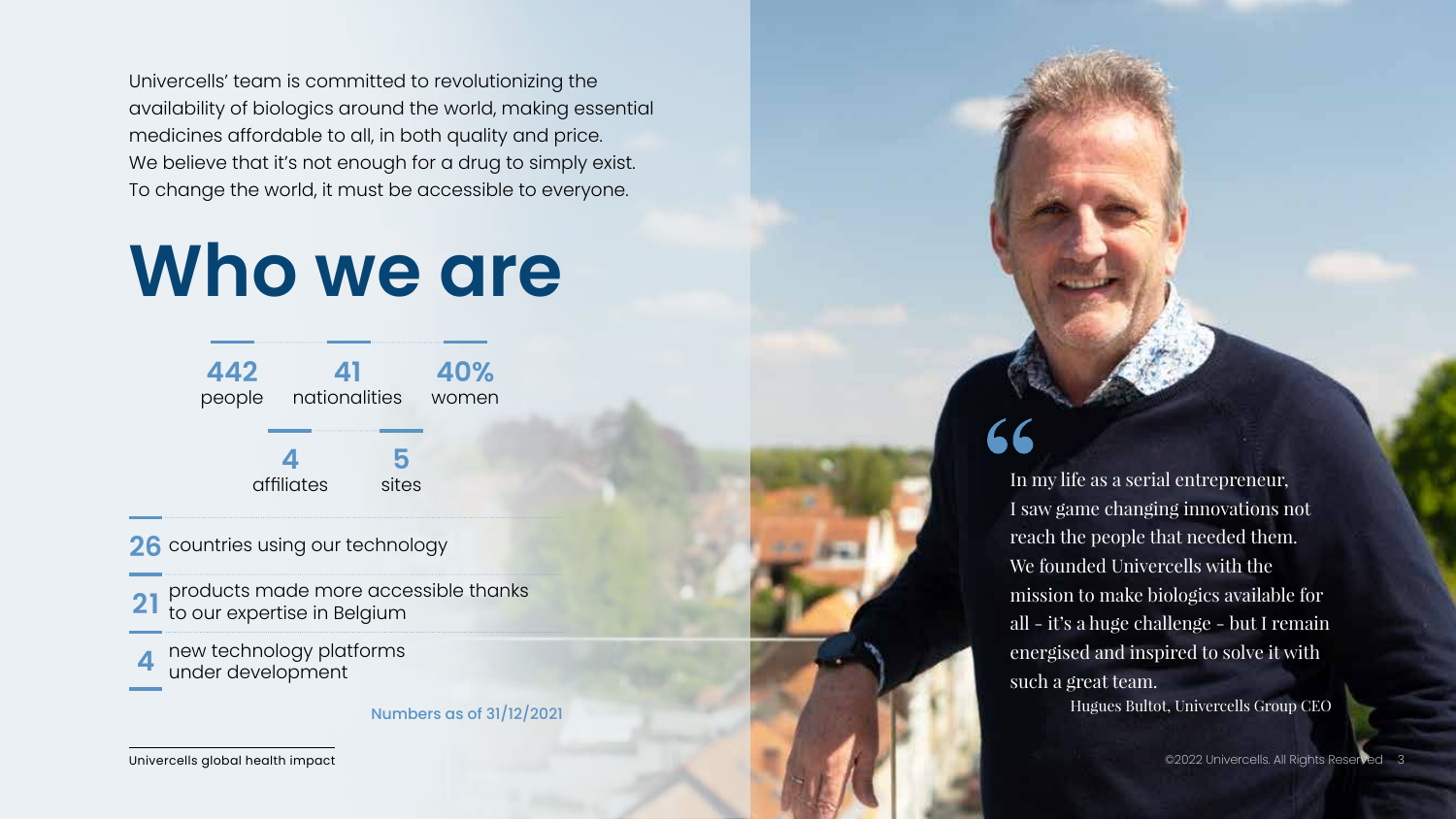## Why do we exist **Our challenge.**

**Many people and countries cannot afford the medicines they need**

**Developing new medicines is expensive and takes a long time**

In Ecuador, less than 1% of people with a chronic disabling condition received the gold standard treatment.

Up to USD 3 billion R&D cost and 10 years for a new medicine.

**Patients and countries are dependent on a very small number of producers**

Four manufacturers control 90% of the global vaccine market by value.

Today, people across the world do not get the medicines and vaccines they need.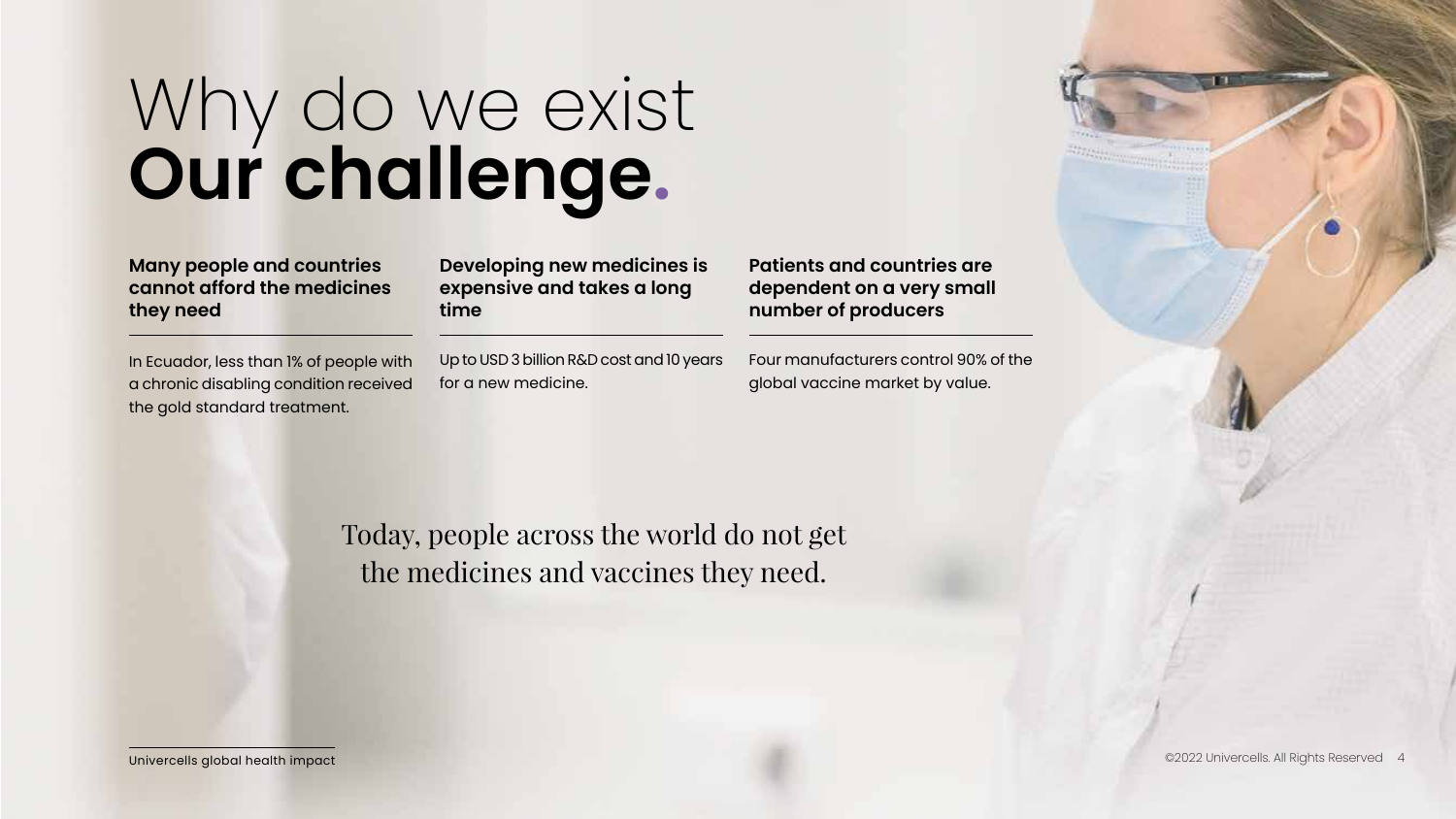### Why do we exist **Our role.**

We are using 3 principles to make biologics accessible and affordable to all

### **Technology Driven Affordability**

### **Innovation**

### **Autonomy**

We believe that the only long-term way to drive down costs is through technology, not by paying people less. Our technologies are designed to provide a way to make biologics and medicines in a low-cost, low-footprint way, but still able to produce large volumes.

We use an engineering approach to create new technologies that drive unprecedented access. But we believe innovation goes beyond technology. We innovate across our business - new business models, new service offerings and new ways of working.

We believe our partners have the right to control their own supply of medicines. We recognise that autonomy goes beyond the creation of manufacturing infrastructure. It requires both expertise and capacity. In addition to providing partners with access to expertise, we also offer access to manufacturing capacity for production at scale.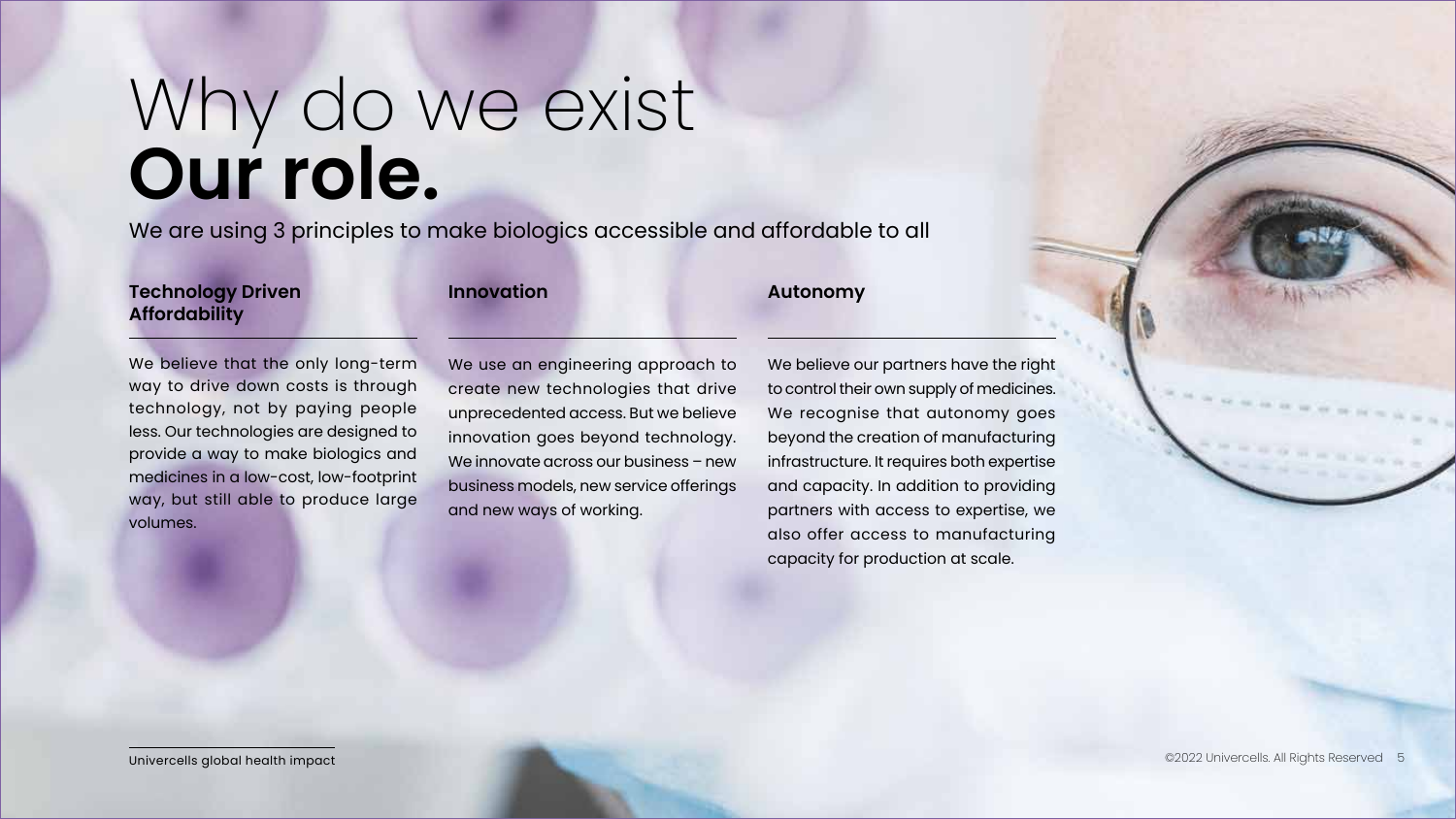**Technology driven affordability • Innovation • Autonomy**

### Innovative biomanufacturing technologies supporting global health vaccine development

#### **Root cause**

### **Action**

Promising vaccine candidates targeting global health and epidemic preparedness vaccines are made in ways that do not support access, affordability or rapid scale-up.

Lassa fever is an acute viral illness endemic to many parts of West Africa, causing significant annual outbreaks. There are an estimated 300,000 to 500,000 cases and 5,000 related deaths each year. Despite this disease burden, which is believed to be significantly underestimated, no vaccine for Lassa fever is currently available.

A partnership focused on global equitable access to vaccines has come together to solve this. Batavia Biosciences and the International AIDS Vaccine Initiative are developing a Lassa Fever Vaccine, funded by the Coalition for Epidemic Preparedness Innovations, with trials supported by the European Developing Countries Clinical Trial Partnership.

Batavia Biosciences successfully produced vaccine material for clinical trials, ensuring vaccines are made in a low-cost and rapidly scalable way by using Univercells' innovative manufacturing technologies\*.

**\* The scale-X ™ & NevoLine ™ from Univercells** Technologies' product portfolio

### **Impact**

The use of our technology enables the production of high volumes of vaccine doses in a small footprint facility, dramatically reducing capital and operational costs. The technology is particularly well suited to produce global health and epidemic preparedness vaccines such as Lassa fever.

In line with CEPI's goals, the partnership secured funding for a Phase IIb clinical trial that will provide crucial proof-of-concept efficacy data from populations located in regions prone to outbreaks of the potentially deadly disease.

This partnership also allowed vaccines manufactured with Univercells' innovative technology to be part of a Phase 1 clinical trial study performed under a stringent regulatory authority.



Batavia Biosciences uses our manufacturing technology to produce global health vaccines

### **Impact target 2021:**

25% of our technology products are installed in low- and middleincome countries

Univercells global health impact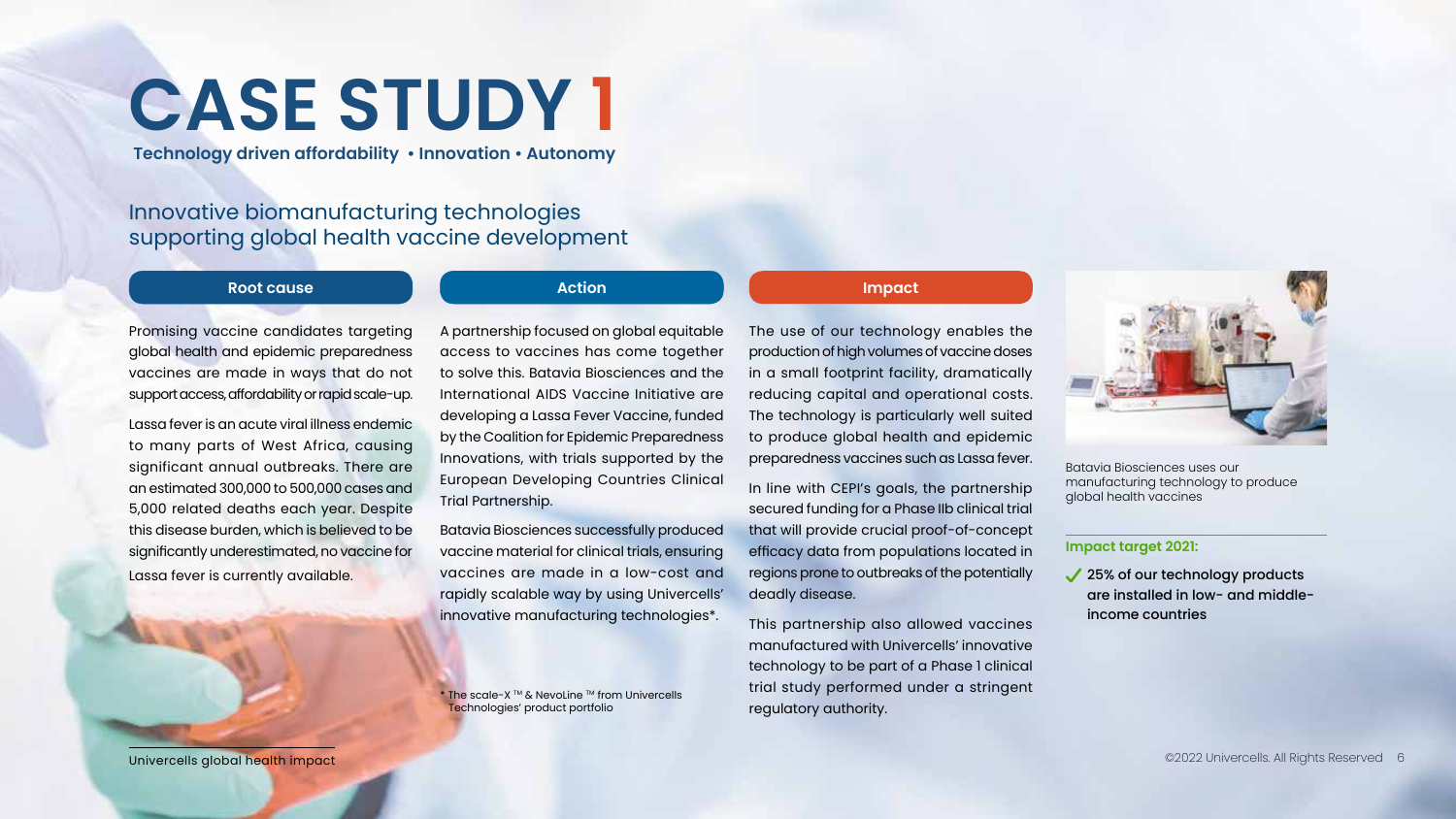**Technology driven affordability • Innovation • Autonomy**

### Rapid expansion of modular biomanufacturing capacity for pandemic resilience

#### **Root cause**

**Action**

Despite huge progress in vaccine development in 2020 and the first approvals of new COVID-19 vaccines, global supply shortages persisted across the world in 2021 due to lack of biomanufacturing capacity.

### In response to the pandemic, Univercells took the decision to establish a new large-scale biomanufacturing facility, acquiring a site in 2020 with the support of the European Investment Bank.

Using our box-in-a-box approach to rapidly build, equip, and validate the viral vector facility, the team worked tirelessly throughout 2021 towards certification by the health authorities. With already 21 projects in R&D made more accessible thanks to our expertise, the facility received a positive opinion from Belgian health authorities for commercial production, making the incredible achievement of going from warehouse to GMP capabilities in 18 months.

### **Impact**

The facility in Jumet provides additional large scale GMP manufacturing capacity ready to welcome customers needing manufacturing capacity of viral vector vaccines.

Most importantly, it created 140 jobs in Belgium and contributed to entrench Belgium as at the heart of biotechnology in Europe.

Finally, given that the facility design is suitable for both stick build and container-based solutions, it created a precedent for partners in low-and middle-income countries to replicate.

Thanks to our low-footprint approach, we were able to reduce CO2 emissions by 55% compared to a traditional approach.



more than an empty warehouse, we were already working hard to secure clients while also being 100% focused on getting the required quality approvals in a record time of 18 months. The effort was tremendous but paid off. We now have a running commercial facility with unique expertise to offer.

> Emilie Gateau, Platform Development Manager

#### **Impact target 2021:**

Accreditation granted by the Belgian health authorities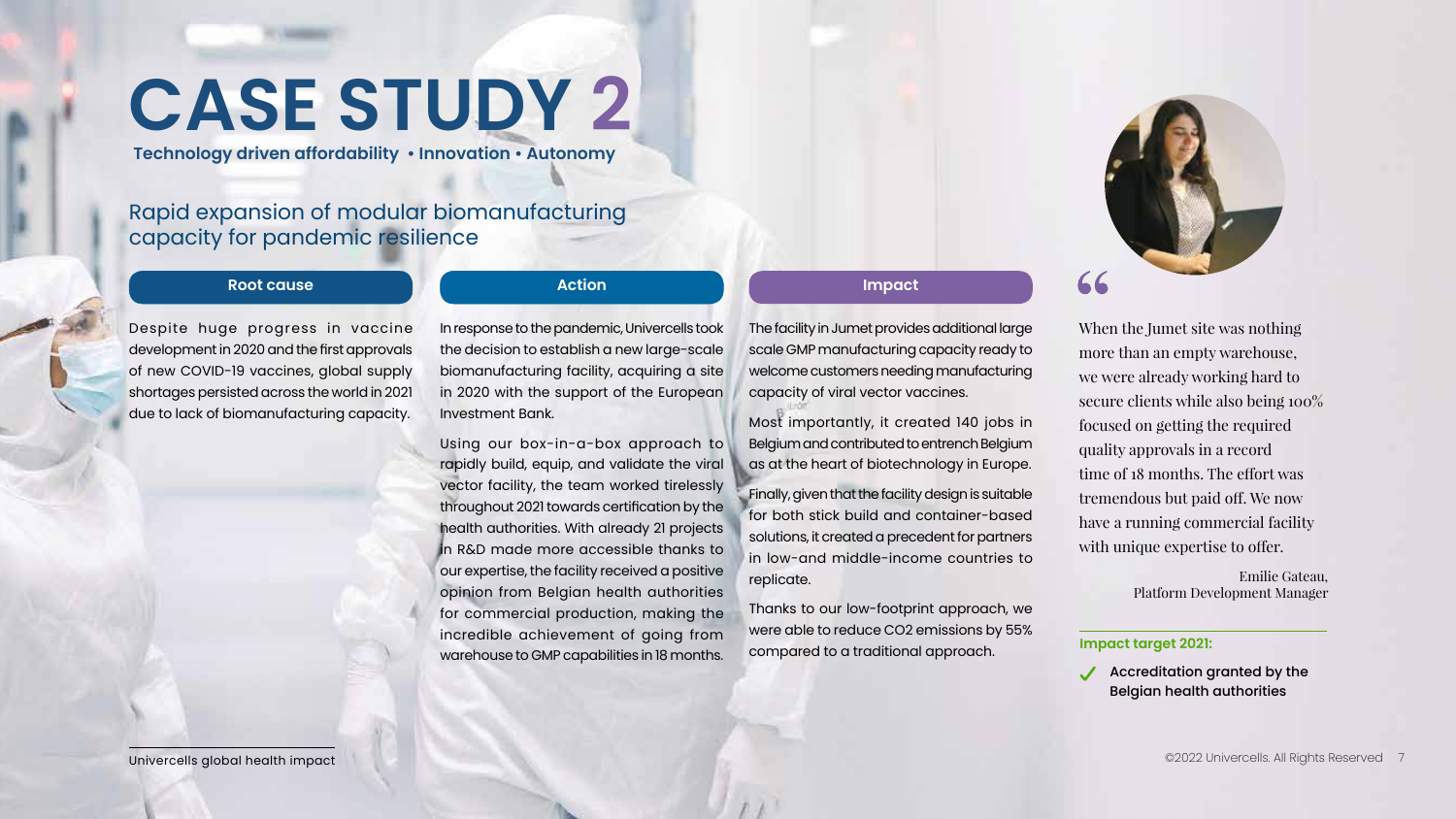**Technology driven affordability • Innovation • Autonomy**

### Unlock the power of RNA by making it easier and more affordable to produce

#### **Root cause**

The COVID-19 pandemic demonstrated the power of RNA vaccines. Yet, as a labbased technology, manufacturing scaleup remains a struggle. The way RNA is synthesized has indeed not significantly advanced since its discovery. Until now, there has not been a simple, scalable and costefficient way to produce RNA-based drugs.

### **Action**

Using our engineering skills applied to synthetic biology, instead of microbiology, we identified the challenge coming and rapidly conceptualized and prototyped a new RNA production system, officially launching a business dedicated to this endeavour in June 2021. This built on the classical Univercells approach – low cost, low footprint, unencumbered use – while also working on addressing additional challenges linked to the production of mRNA vaccines and therapeutics such as cost of reagents, formulation and RNA chemistry. That's why in parallel to our RNA production system we also offer end-to-end services to support our partners in their journey of mRNA production.

### **Impact**

By 2022 we will have a working production system, with a vision to empowering customers all over the world to harness the power of RNA in ways that they see fit. Major benefits of this technology include reduced costs thanks to minimal labor & RNA expertise required, single small footprint system integrating all process steps instead of investing in a suite of equipment as well as no need for scale-up given technology allows to manufacture all stages of the product development.



The Bill & Melinda Gates Foundation supported us in 2016 for our polio platform. In 2021 we incubated our RNA initiative, launching a company dedicated to using our engineering approach to solve the challenge of RNA access. By the end of the year we were 70 people, and so glad to welcome the Bill & Melinda Gates Foundation again as our partner.

> Jose Castillo, Univercells co-founder and Quantoom Biosciences CEO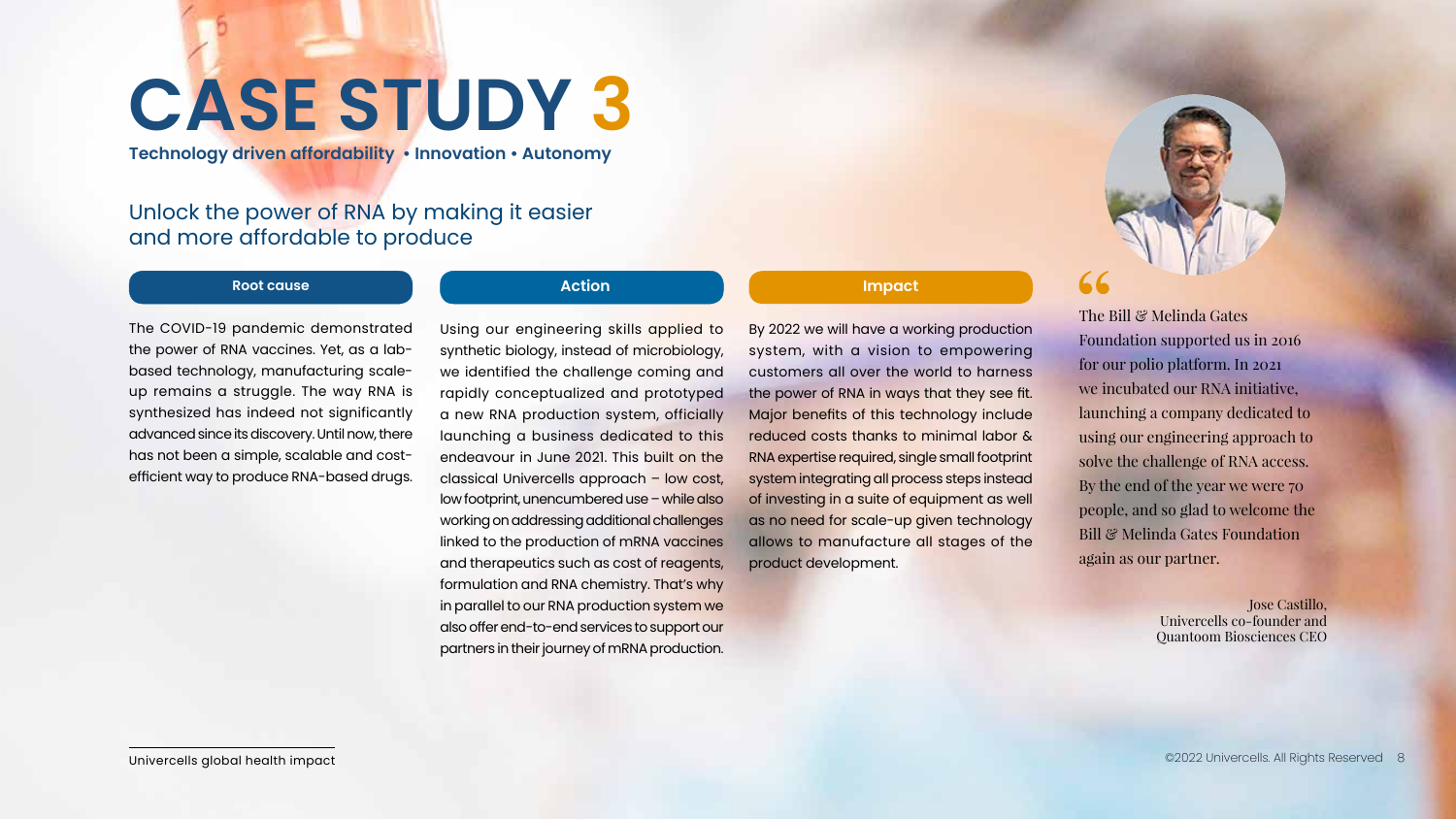**Technology driven affordability • Innovation • Autonomy**

### Make local biomanufacturing a reality by offering a suite of services to support in-country partners

#### **Root cause**

There is a lot more to building a facility than equipment and walls. Creating national and regional health capacity in low- and middle- income countries (LMICs) requires a range of stakeholders to work together.

Few international organizations have the know-how, human resources, and commitment to make this happen.

Building on a groupwide project to support turnkey transfer and distributed manufacturing, Univercells invested into its capabilities and capacity to support the creation of new biomanufacturing sites, especially those in LMICs. This led to the launch of a dedicated business to work with partners to establish their own facilities.

**Action**

Univercells is now working with governments and stakeholders across Africa and other LMICs to support their biomanufacturing autonomy objectives. We developed an endto-end offering including strategic advice, facility design, set up, project and program management, tech transfer and workforce training. Our teams are committed to be on-the-ground, making it happen. We now have people in Senegal, Rwanda, Ecuador and Mexico.

### **Impact**

By working on the ground to implement local biomanufacturing solutions, and linking them to robust, practical healthcare systems, we are dismantling an important barrier to better health and prosperity and enable self-sufficiency, increase local knowledge and create jobs.





Dr Amadou Sall from Institut Pasteur de Dakar signing Memorandum of Understanding with Univercells, a collaboration strengthening technological capacity for bioproduction and biomedical research in Senegal.

*Front left, Dr Amadou Sall, Back left, His Excellency, Macky Sall, President of Senegal Front right, Hugues Bultot, Univercells Group CEO Back right, Elio di Rupo, Minister-President of Wallonia*

#### **Impact target 2021:**

 $\sqrt{3-5}$  potential leads for LMICs

©2022 Univercells. All Rights Reserved 9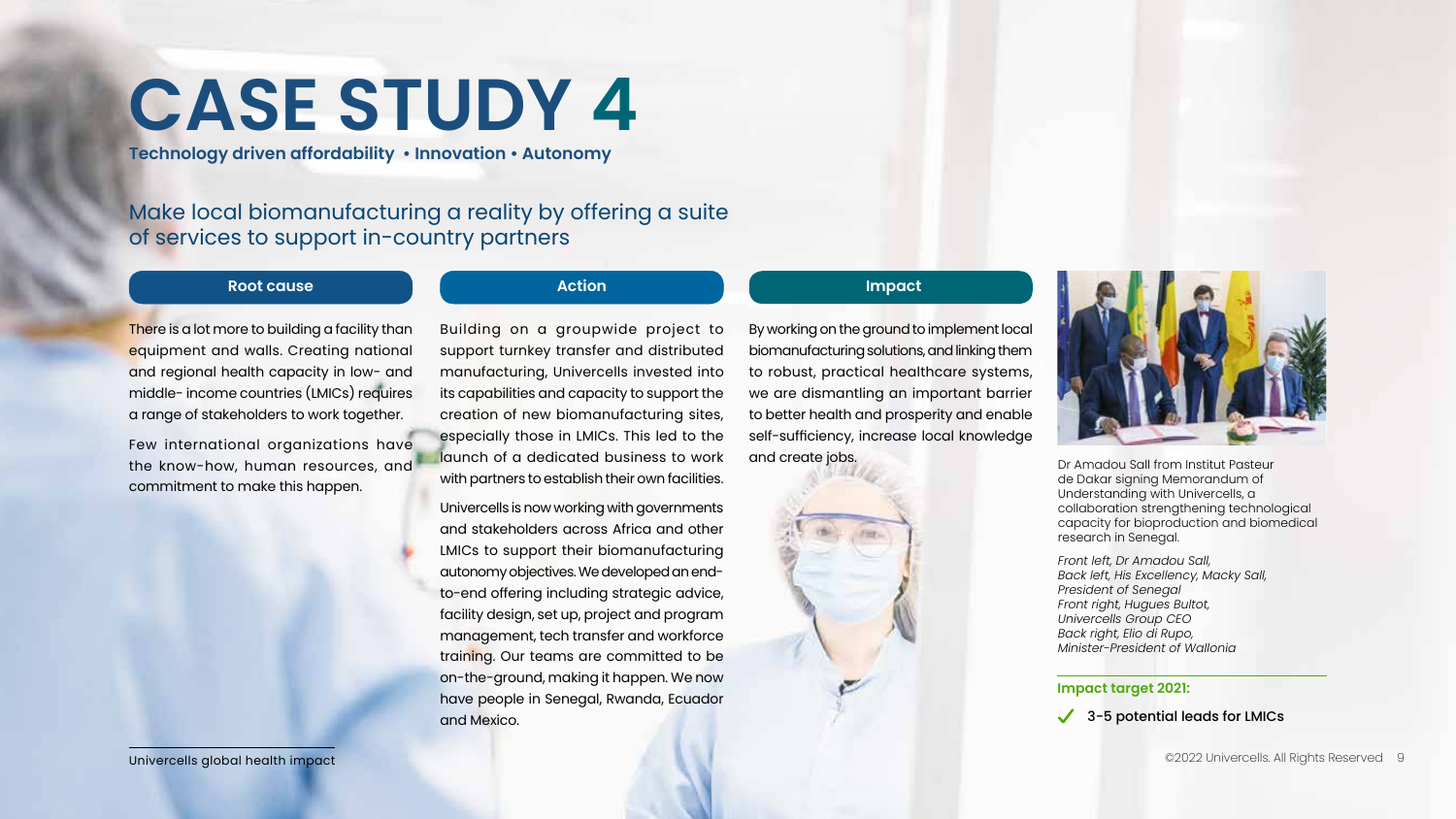# **2022** and beyond

Create new technologies that address unmet health needs by continuously innovating.

Change the narrative on vaccine equity contributing to the global dialogue around biomanufacturing, vaccine autonomy, and global health.

Ensure European pandemic resilience as an industry leading production facility with agility at the core.

Transform access to RNA vaccines through a new model of manufacturing.



Support geographic autonomy through decentralized manufacturing units installed on 4 continents.

Univercells global health impact **Exerce of the control of the control of the control of the control of the control of the control of the control of the control of the control of the control of the control of the control o**